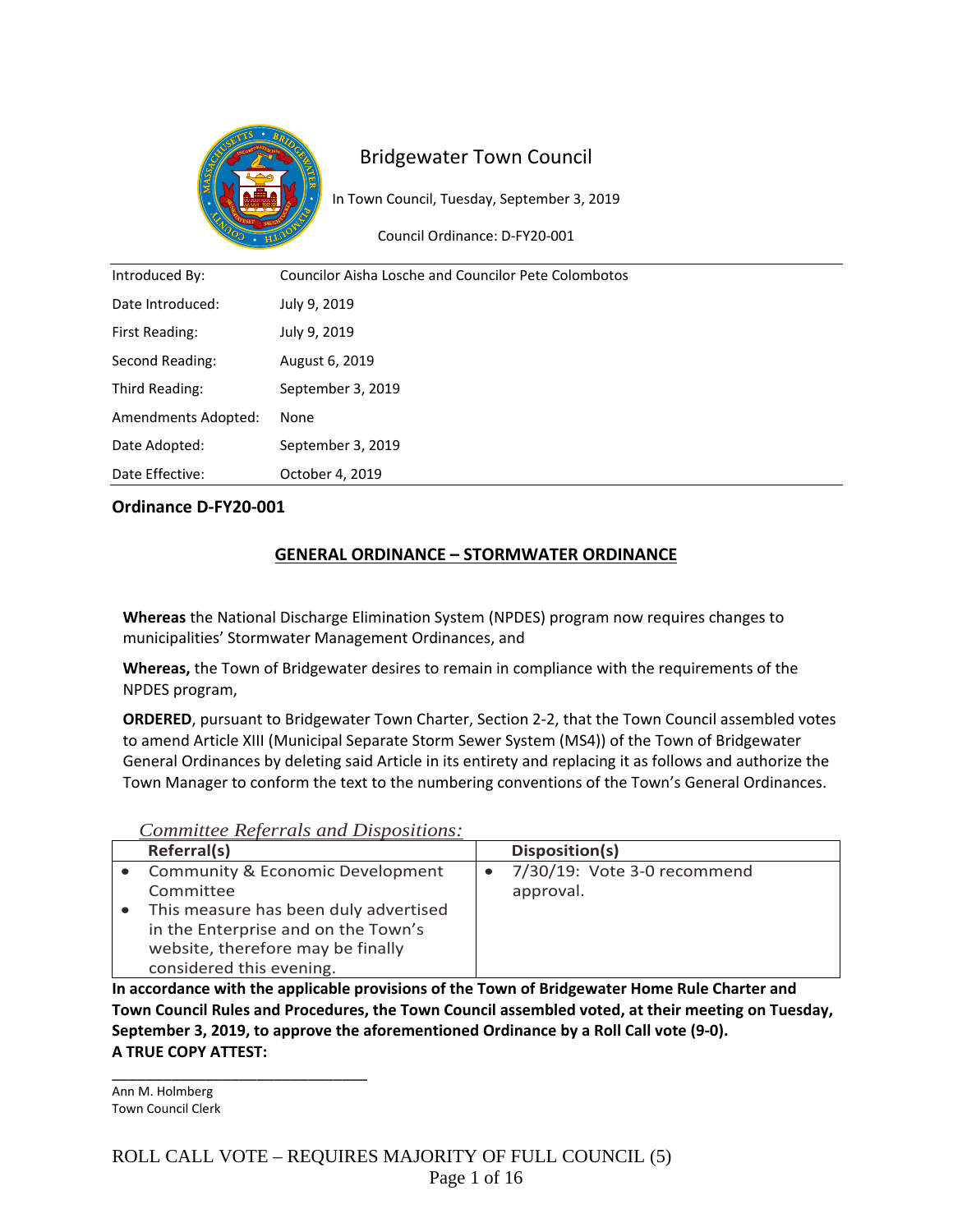# STORMWATER MANAGEMENT ORDINANCE

| SECTION II - DISCHARGES TO THE MUNICIPAL SEPARATE STORM SEWER      |  |
|--------------------------------------------------------------------|--|
|                                                                    |  |
|                                                                    |  |
|                                                                    |  |
|                                                                    |  |
|                                                                    |  |
|                                                                    |  |
|                                                                    |  |
|                                                                    |  |
| <b>SECTION III - STORMWATER MANAGEMENT AND LAND DISTURBANCE 13</b> |  |
|                                                                    |  |
|                                                                    |  |
|                                                                    |  |
|                                                                    |  |
|                                                                    |  |
|                                                                    |  |
|                                                                    |  |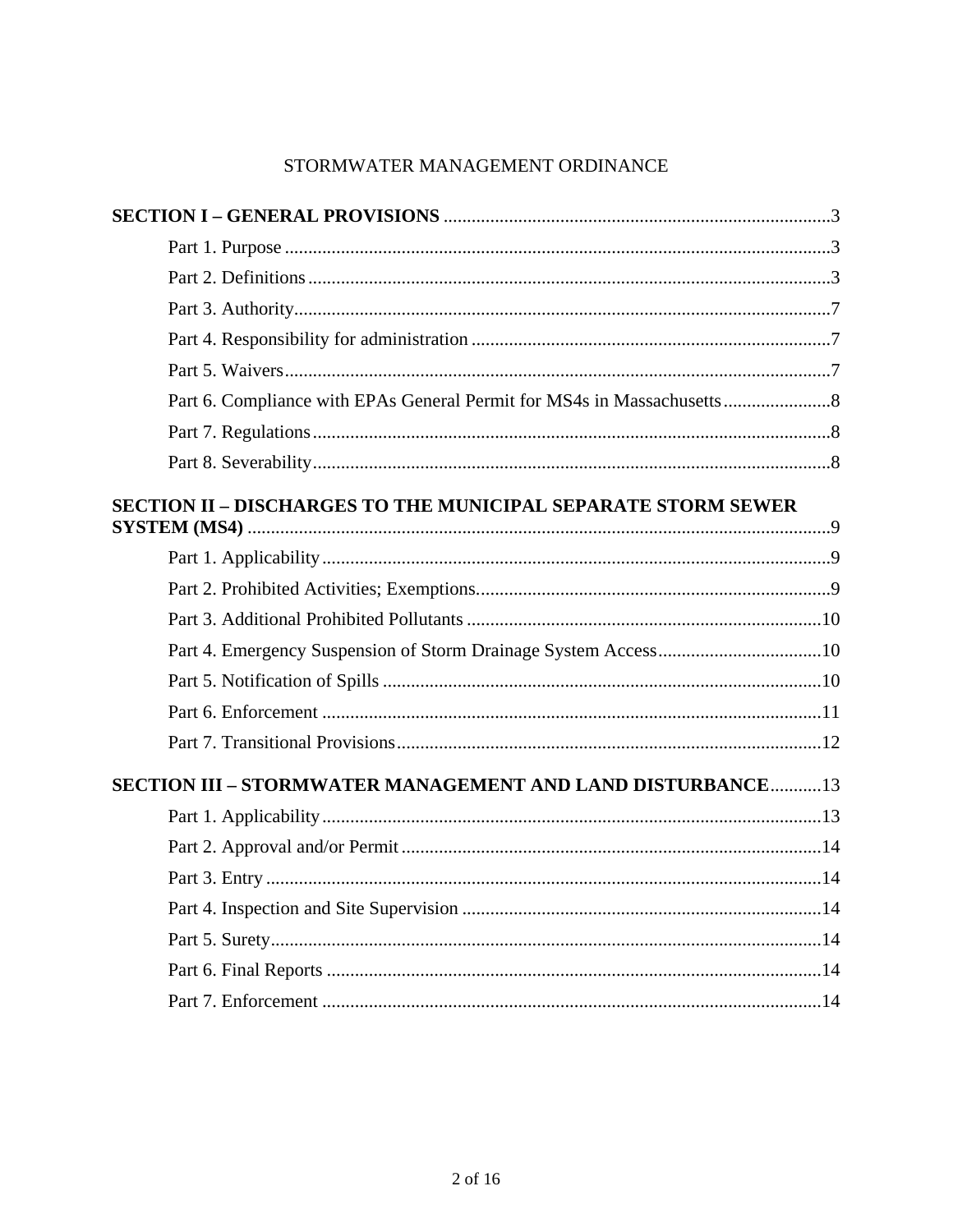# <span id="page-2-0"></span>**SECTION I – GENERAL PROVISIONS**

#### <span id="page-2-1"></span>**Part 1. Purpose**

- A. The purpose of this ordinance is to protect the health, safety, general welfare, and environment by regulating illicit connections and discharges to the storm drain system and controlling the adverse effects of construction site stormwater runoff and postconstruction runoff. Stormwater runoff is potentially a major cause of:
	- (1) Impairment of water quality and flow in lakes, ponds, streams, rivers, wetlands, groundwater and drinking water supplies;
	- (2) Contamination of drinking water supplies;
	- (3) Contamination of downstream coastal areas;
	- (4) Alteration and/or destruction of aquatic and wildlife habitat;
	- (5) Overloading and/or clogging of municipal stormwater management systems; and
	- (6) Flooding.
- B. The objectives of this ordinance are to:
	- (1) Protect water resources;
	- (2) Comply with state and federal statutes and regulations relating to stormwater discharges including total maximum daily load requirements;
	- (3) Prevent pollutants from entering the Town's municipal separate storm sewer system (MS4) and reduce or eliminate pollutants entering the Town's MS4 from existing uses;
	- (4) Prohibit illicit connections and unauthorized discharges to the MS4 and require their removal;
	- (5) Establish minimum construction and post construction stormwater management standards and design criteria for the regulation and control of stormwater runoff quantity and quality;
	- (6) Establish provisions for the long-term responsibility for, and maintenance of, structural stormwater control facilities and nonstructural stormwater management practices to ensure that they continue to function as designed, are maintained, and pose no threat to public safety; and
	- (7) Ensure compliance with the provisions of this ordinance through inspection, monitoring, and enforcement.

# <span id="page-2-2"></span>**Part 2. Definitions**

Definitions applicable to this ordinance are as follows:

APPLICANT: Any person, individual, partnership, association, firm, company, corporation, trust, authority, agency, department, or political subdivision, of the Commonwealth or the Federal government to the extent permitted by law requesting a Land Disturbance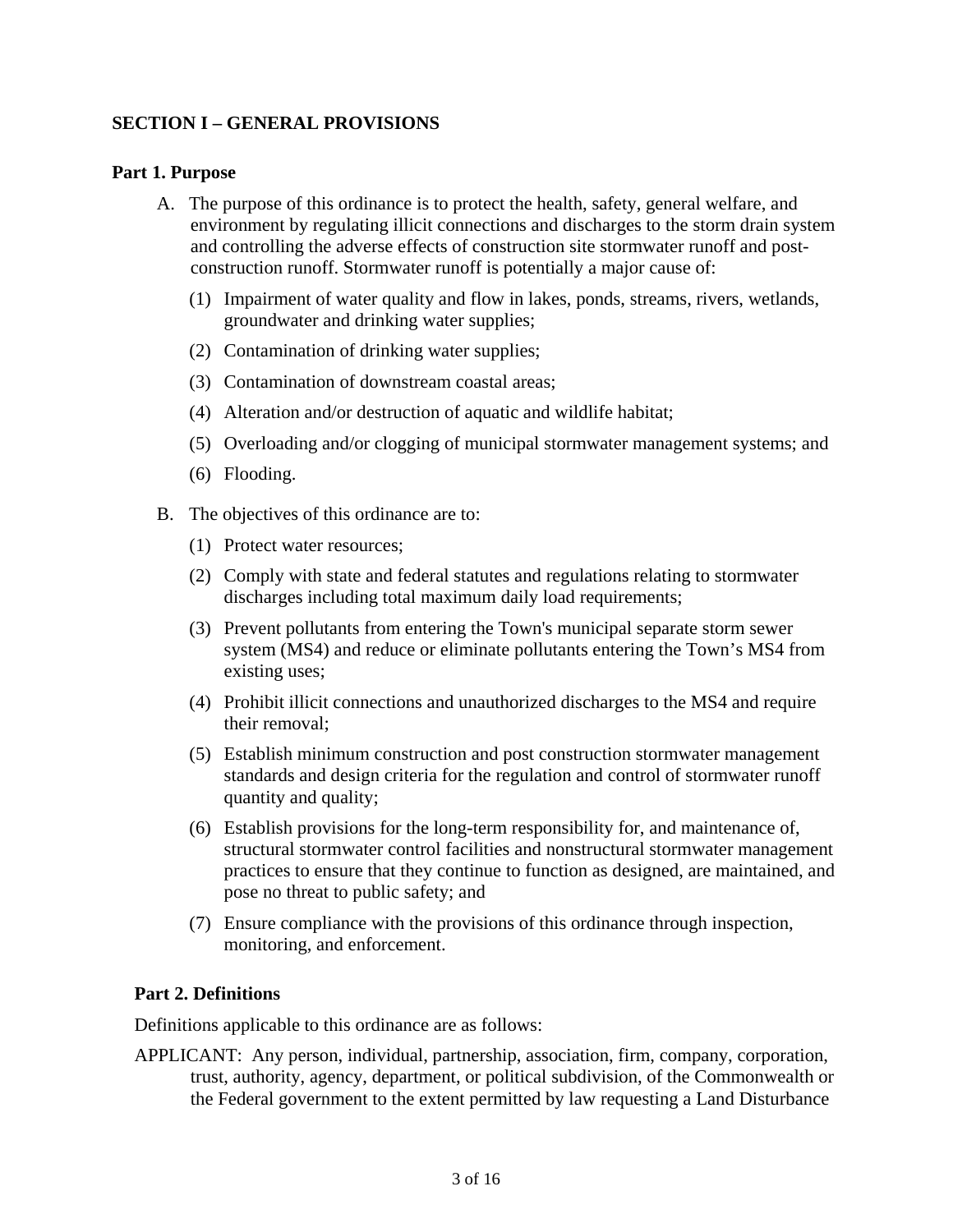Permit for proposed land-disturbance activity.

- CLEAN WATER ACT: The Federal Water Pollution Control Act (33 U.S.C. § 1251 et seq.) as hereafter amended.
- DEVELOPMENT: The modification of land to accommodate a new use or expansion of use, usually involving construction.
- DISCHARGE OF POLLUTANTS: The addition from any source of any pollutant or combination of pollutants into the municipal storm drain system or into the waters of the United States or Commonwealth from any source.
- DISTURBANCE OF LAND: Any action that causes a change in the position, location, or arrangement of soil, sand, rock, gravel or similar earth material.
- EROSION: The wearing away of the land surface by natural or artificial forces such as wind, water, ice, gravity, or vehicle traffic and the subsequent detachment and transportation of soil particles.
- EROSION AND SEDIMENTATION CONTROL PLAN: A document containing a narrative, drawings and details developed by a qualified professional engineer (PE) or a Certified Professional in Erosion and Sedimentation Control (CPESC), which includes best management practices, or equivalent measures designed to control surface runoff and erosion and sedimentation during pre-construction and construction related land disturbance activities.
- GROUNDWATER: Water beneath the surface of the ground.
- ILLICIT CONNECTION: A surface or subsurface drain or conveyance which allows an illicit discharge into the municipal storm drain system, including without limitation sewage, process wastewater, or wash water, and any connections from indoor drains, sinks, or toilets, regardless of whether said connection was previously allowed, permitted, or approved before the effective date of the Stormwater Management Ordinance.
- ILLICIT DISCHARGE Direct or indirect discharge to the municipal storm drain system that is not composed entirely of stormwater, except as exempted in Article II §D(2). The term does not include a discharge in compliance with an NPDES stormwater discharge permit or resulting from fire-fighting activities exempted pursuant to Article II §D(1) of the Stormwater Management Ordinance.
- IMPERVIOUS SURFACE Any material or structure on or above the ground that prevents water from infiltrating the underlying soil. "Impervious surface" includes without limitation roads, paved parking lots, sidewalks, and rooftops.
- IMPOUNDMENT: A stormwater pond created by either constructing an embankment or excavating a pit which retains a permanent pool of water.
- INFILTRATION: The act of conveying surface water into the ground to permit groundwater recharge and the reduction of stormwater runoff from a project site.
- LAND-DISTURBING ACTIVITY: Any activity that causes a change in the position or location of soil, sand, rock, gravel, or similar earth material.
- LAND USE OF HIGHER POTENTIAL POLLUTANT LOAD (LUHPPL): Land uses or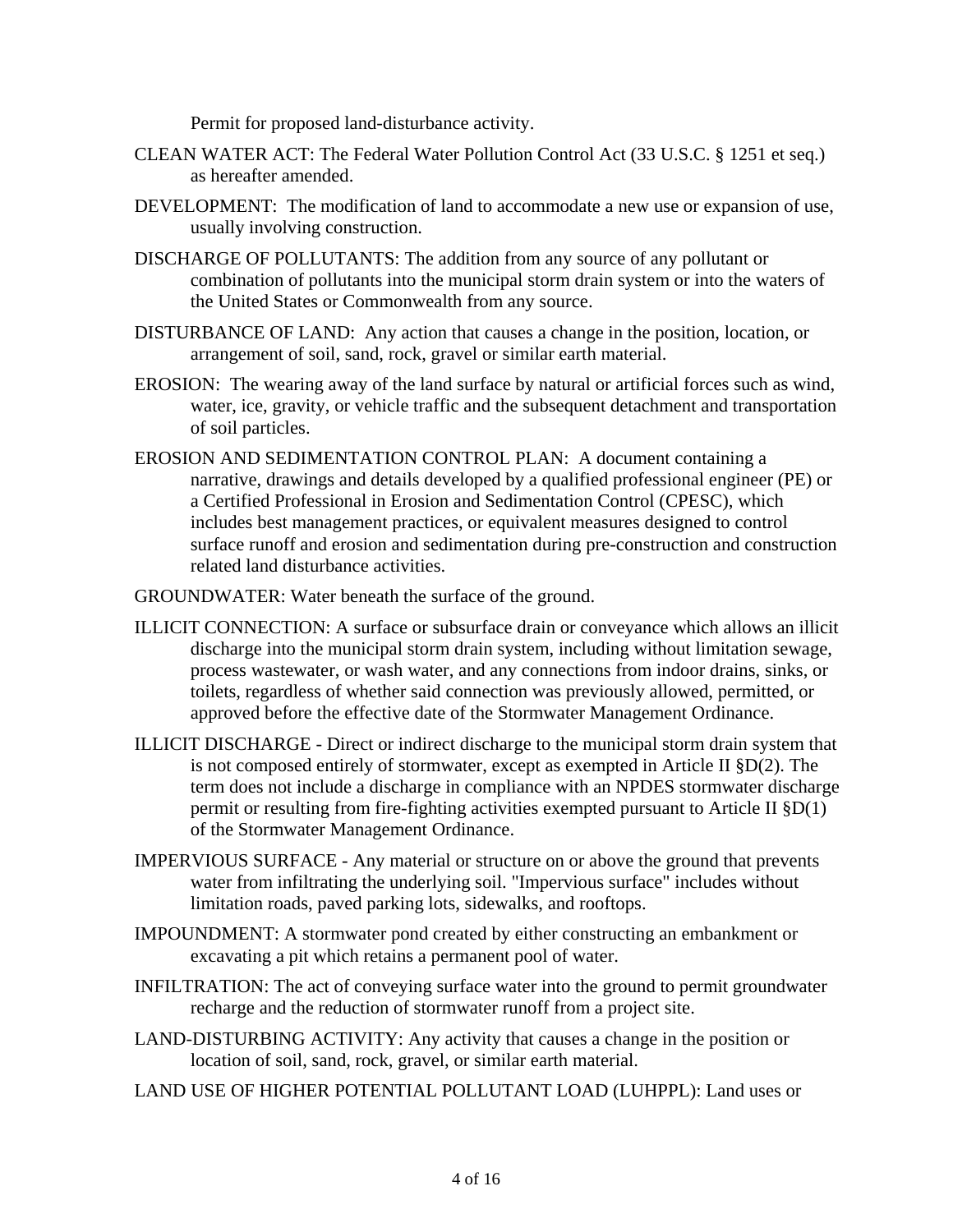activities with higher potential pollutant loadings, as defined in the Massachusetts Stormwater Management Standards such as auto salvage yards, auto fueling facilities, fleet storage yards, commercial parking lots with high intensity use, road salt storage areas, commercial nurseries and landscaping, outdoor storage and loading areas of hazardous substances or marinas.

- MASSACHUSETTS STORMWATER MANAGEMENT STANDARDS: The Standards issued by the Department of Environmental Protection, and as amended, that coordinates the requirements prescribed by state regulations promulgated under the authority of the Massachusetts Wetlands Protection Act G.L. c. 131 §. 40 and Massachusetts Clean Waters Act G.L. c. 21, §. 23-56. The Standards address stormwater impacts through implementation of performance standards to reduce or prevent pollutants from reaching water bodies and control the quantity and quality of runoff from a site.
- MUNICIPAL SEPARATE STORM SEWER SYSTEM (MS4) or MUNICIPAL STORM DRAIN SYSTEM - The system of conveyances designed or used for collecting or conveying stormwater, including any road with a drainage system, street, gutter, curb, inlet, piped storm drain, pumping facility, retention or detention basin, natural or manmade or altered drainage channel, reservoir, and other drainage structure that together comprise the storm drainage system owned or operated by the Town of Bridgewater.
- NATIONAL POLLUTANT DISCHARGE ELIMINATION SYSTEM (NPDES) STORMWATER DISCHARGE PERMIT - A permit issued by United States Environmental Protection Agency or jointly with the Commonwealth of Massachusetts that authorizes the discharge of pollutants to waters of the United States.
- NONSTORMWATER DISCHARGE Discharge to the municipal storm drain system not composed entirely of stormwater.
- OPERATION AND MAINTENANCE PLAN: A plan setting up the functional, financial and organizational mechanisms for the ongoing operation and maintenance of a stormwater management system to ensure that it continues to function as designed.
- OUTFALL: The point at which stormwater flows out from a point source into waters of the Commonwealth.
- OWNER: A person with a legal or equitable interest in property.
- PERSON An individual, partnership, association, firm, company, trust, corporation, agency, authority, department or political subdivision of the Commonwealth or the federal government, to the extent permitted by law, and any officer, employee, or agent of such person.
- POINT SOURCE: Any discernible, confined, and discrete conveyance, including but not limited to, any pipe, ditch, channel, tunnel, conduit, well, discrete fissure, or container from which pollutants are or may be discharged.
- PRE-CONSTRUCTION: All activity in preparation for construction.
- POLLUTANT Any element or property of sewage, agricultural, industrial or commercial waste, runoff, leachate, heated effluent, or other matter, whether originating at a point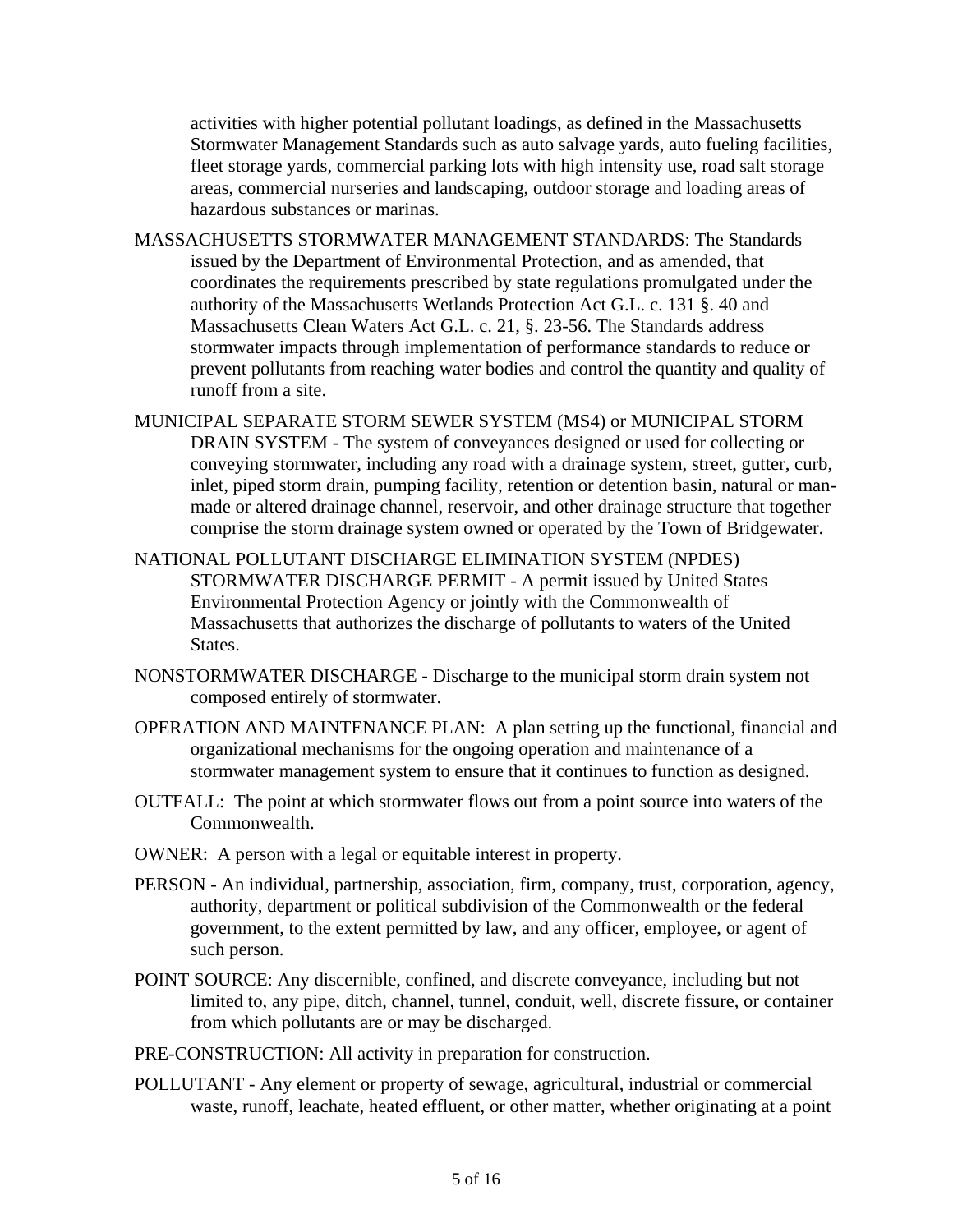or nonpoint source, that is or may be introduced into any storm sewer, water works or waters of the commonwealth. Pollutants shall include but are not limited to:

- A. Paints, varnishes, and solvents;
- B. Oil and other automotive fluids;
- C. Nonhazardous liquid and solid wastes and yard wastes;
- D. Refuse, rubbish, garbage, litter, or other discarded or abandoned objects, ordnance, accumulations and floatables;
- E. Pesticides, herbicides, and fertilizers;
- F. Hazardous materials and wastes; sewage, fecal coliform and pathogens;
- G. Dissolved and particulate metals;
- H. Animal wastes;
- I. Rock; sand; salt; soils;
- J. Construction wastes and residues; and
- K. Noxious or offensive matter of any kind.
- RECHARGE The process by which groundwater is replenished by precipitation through the percolation of runoff and surface water through the soil.
- REDEVELOPMENT: Development, rehabilitation, expansion, demolition or phased projects that disturb the ground surface on previously developed sites.
- RUNOFF: Rainfall, snowmelt, or irrigation water flowing over the ground surface.
- SEDIMENT: Mineral or organic soil material that is transported by wind or water, from its origin to another location; the product of erosion processes.
- SEDIMENTATION: The process or act of deposition of sediment.
- SITE: Any lot or parcel of land or area of property where land-disturbing activities are, were, or will be performed.
- SLOPE: The incline of a ground surface expressed as a ratio of horizontal distance to vertical distance.
- SOIL: Any earth, sand, rock, gravel, or similar material.
- STABILIZATION: The use, singly or in combination, of mechanical, structural, or vegetative methods, to prevent or retard erosion.
- STORMWATER: Runoff from precipitation or snow melt and surface water runoff and drainage.
- STORMWATER AUTHORITY: Town of Bridgewater Conservation Commission or its authorized agent(s).
- STORMWATER MANAGEMENT PLAN (SWMP): A plan required as part of the application for a Land Disturbance Permit.
- TOXIC OR HAZARDOUS MATERIAL OR WASTE: Any material which, because of its quantity, concentration, chemical, corrosive, flammable, reactive, toxic, infectious or radioactive characteristics, either separately or in combination with any substance or substances, constitutes a present or potential threat to human health, safety, welfare, or to the environment. Toxic or hazardous materials include any synthetic organic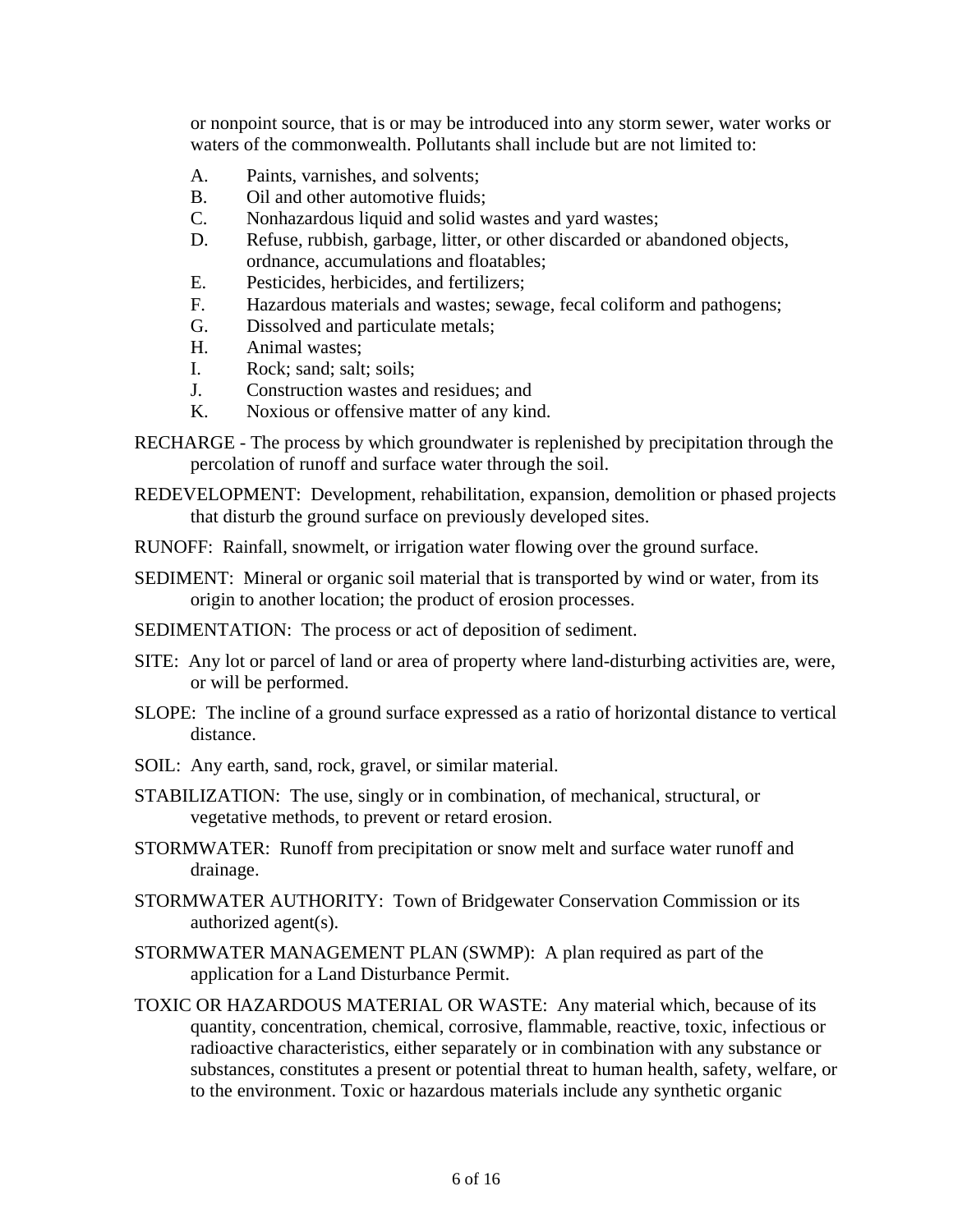chemical, petroleum product, heavy metal, radioactive or infectious waste, acid and alkali, and any substance defined as "toxic" or "hazardous" under MGL c. 21C and c. 21E, and the regulations at 310 CMR 30.000 and 310 CMR 40.0000.

- WASTEWATER Any sanitary waste, sludge, or septic tank or cesspool overflow, and water that during manufacturing, cleaning or processing comes into direct contact with or results from the production or use of any raw material, intermediate product, finished product, by-product or waste product.
- WATERCOURSE A natural or man-made channel through which water flows or a stream of water, including a river, brook or underground stream.
- WATERS OF THE COMMONWEALTH All waters within the jurisdiction of the Commonwealth, including, without limitation, rivers, streams, lakes, ponds, vernal pools, springs, impoundments, estuaries, wetlands, coastal waters, and groundwater.
- WETLANDS: As specifically defined in the Massachusetts Wetlands Protection Act, M.G.L. Chapter 131 and its Regulations, 310 CMR 10.00 and the Town of Bridgewater Wetlands Protection Bylaw but generally include tidal and non-tidal areas characterized by saturated or nearly saturated soils most of the year that are located between terrestrial (land-based) and aquatic (water) environments, including freshwater marshes around ponds and channels (rivers and streams), brackish and salt marshes; common names include marshes, swamps & bogs.

#### <span id="page-6-0"></span>**Part 3. Authority**

This ordinance is adopted under authority granted by the Home Rule Amendment of the Massachusetts Constitution, the home rule statutes, the regulations of the Federal Clean Water Act found at 40 CFR 122.34.

#### <span id="page-6-1"></span>**Part 4. Responsibility for administration**

A. The Stormwater Authority shall administer, implement and enforce this ordinance. Any powers granted to or duties imposed upon the Stormwater Authority may be delegated in writing by Stormwater Authority to any employees or agents of the Town.

#### <span id="page-6-2"></span>**Part 5. Waivers**

- A. Following a public hearing on a waiver request, in accordance with the Stormwater Regulations, the Stormwater Authority may waive strict compliance with any requirement of this ordinance or the rules and regulations promulgated hereunder, where:
	- (1) such action is allowed by federal, state and local statutes and/or regulations; and
	- (2) is in the public interest; and
	- (3) is not inconsistent with the purpose and intent of this ordinance.
- B. Any applicant may submit a written request to be granted such a waiver. Such a request shall be accompanied by an explanation or documentation supporting the waiver request and demonstrating that strict application of the ordinance does not further the purposes or objective of this ordinance.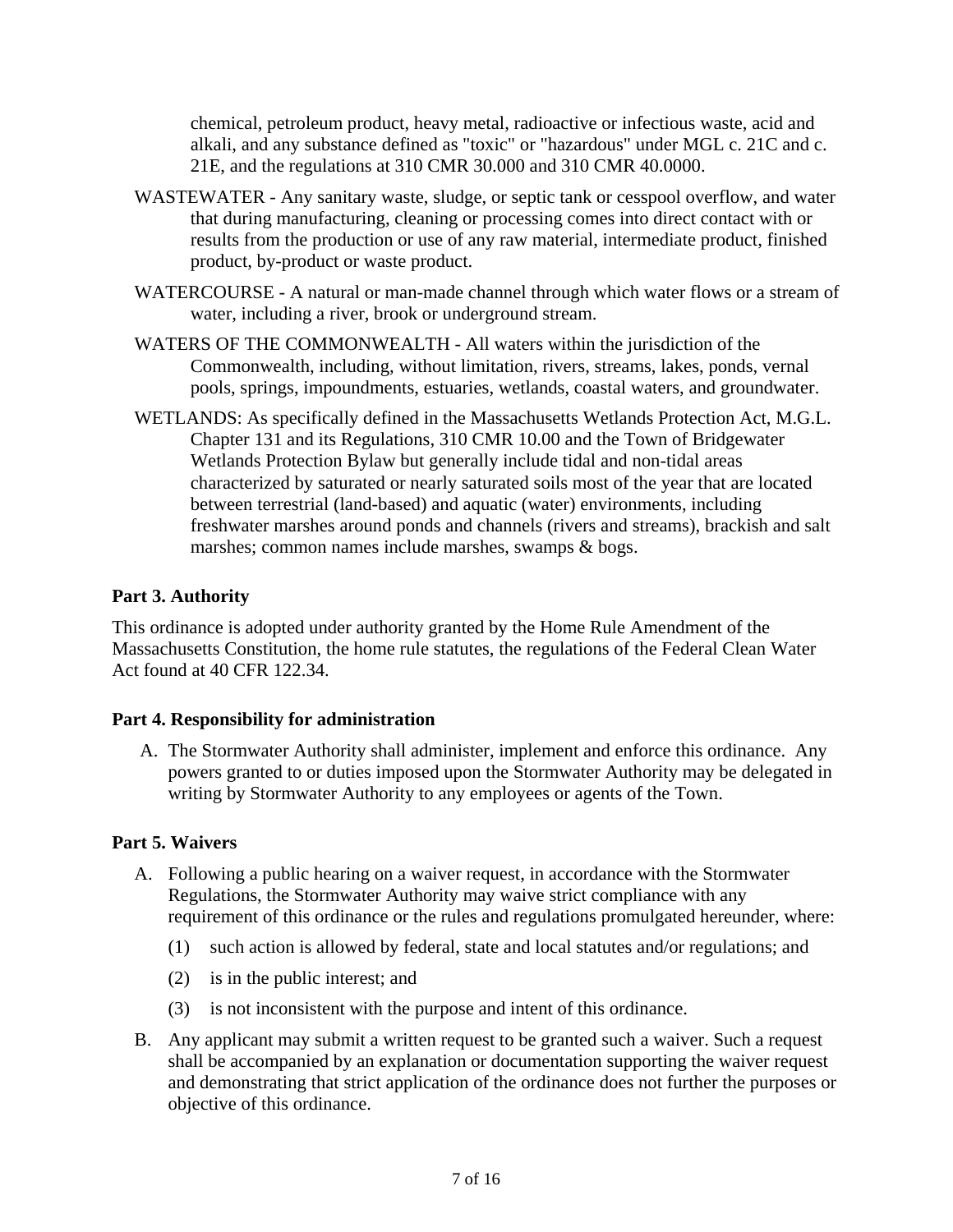C. If in the Stormwater Authority's opinion, additional time or information is required for review of a waiver request, the Stormwater Authority may continue a hearing to a certain date announced at the meeting. In the event the applicant objects to a continuance, or fails to provide requested information, the waiver request shall be denied.

### <span id="page-7-0"></span>**Part 6. Compliance with EPAs General Permit for MS4s in Massachusetts**

This ordinance is intended to further the objectives of and to act in concert with any existing federal, state or local laws concerning storm water discharges in the Town of Bridgewater, including but not limited to the requirements of the United States Environmental Protection Agency's most recent General Permit for MS4s, and nothing in this ordinance is intended to limit or restrict the authority of any board, commission or officer of the Town to act in accordance with any federal, state and local laws within their jurisdiction, and in the event of a conflict, the more stringent requirements will control.

#### <span id="page-7-1"></span>**Part 7. Regulations**

The Stormwater Authority may adopt, and periodically amend, regulations, rules and/or written guidance relating to the terms, conditions, definitions, enforcement, fees, procedures and administration of this Stormwater Ordinance by majority vote after conducting a public hearing to receive comments. Such hearing shall be advertised in a newspaper of general local circulation, once in each of two successive weeks, the first publication being at least fourteen (14) days prior to the hearing date. Failure of the Stormwater Authority to issue such rules, or regulations, or a legal declaration of their invalidity by a court, shall not act to suspend or invalidate the effect of this Ordinance.

Such regulations, rules or guidance may include without limitation, provisions for the establishment of one or more categories of administrative review approvals for specific types or sizes of projects. Administrative review applications that meet all the standard requirements may be issued by one or more agents designated in writing by the Stormwater Authority, without the requirement for a public hearing as detailed in Article III of this ordinance. Administrative review approval shall comply with all other provisions of this Ordinance.

#### <span id="page-7-2"></span>**Part 8. Severability**

The provisions of this ordinance are hereby declared to be severable. If any provision, paragraph, sentence, or clause of this ordinance or the application thereof to any person, establishment, or circumstances shall be held invalid, such invalidity shall not affect the other provisions or application of this ordinance.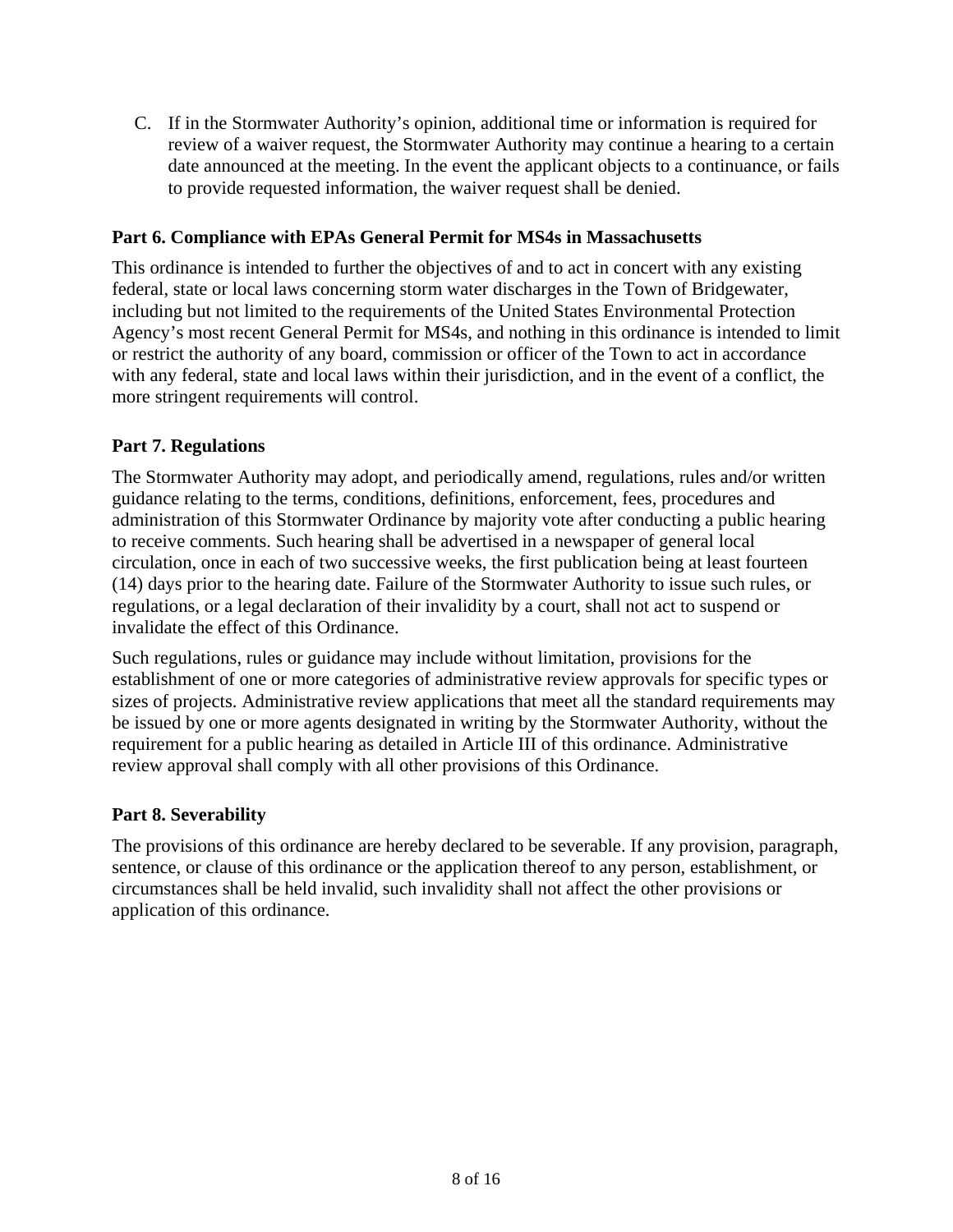# <span id="page-8-0"></span>**SECTION II – DISCHARGES TO THE MUNICIPAL SEPARATE STORM SEWER SYSTEM (MS4)**

# <span id="page-8-1"></span>**Part 1. Applicability**

Article II of this ordinance shall apply to all discharges of water entering the municipally owned storm drainage system or going, directly or indirectly, into a watercourse, or into the waters of the Commonwealth, that is generated on any developed or undeveloped lands except as explicitly exempted in this ordinance or where the Stormwater Authority has issued a waiver in accordance with Section I, Part 5.

#### <span id="page-8-2"></span>**Part 2. Prohibited Activities; Exemptions.**

- A. Illicit discharges. No person shall dump, discharge, spill, cause or allow to be discharged any pollutant or nonstormwater discharge into the municipal separate storm sewer system (MS4), onto an impervious surface directly connected to the MS4, or, directly or indirectly, into a watercourse, or into the waters of the Commonwealth.
- B. Illicit connections. No person shall construct, use, allow, maintain or continue any illicit connection to the municipal storm drain system, regardless of whether the connection was permissible under applicable law, regulation or custom at the time of connection.
- C. Obstruction of municipal storm drain system. No person shall obstruct or interfere with the normal flow of stormwater into or out of the municipal storm drain system without prior written consent from the Stormwater Authority.
- D. Exemptions.
	- (1) Discharge or flow resulting from fire-fighting activities.
	- (2) The following nonstormwater discharges or flows are exempt from the prohibition of nonstormwaters provided that the source is not a significant contributor of a pollutant to the municipal storm drain system or, directly or indirectly, into a watercourse, or into the waters of the Commonwealth:
		- (a) Waterline flushing;
		- (b) Flow from potable water sources, with the exception of landscape irrigation and lawn watering;
		- (c) Springs;
		- (d) Natural flow from riparian habitats and wetlands;
		- (e) Diverted stream flow;
		- (f) Rising groundwater;
		- (g) Uncontaminated groundwater infiltration as defined in 40 CFR 35.2005(20), or uncontaminated pumped groundwater (e.g. sump pump), provided that where a pump intake exists inside a structure, the operator seeks a permit from the Stormwater Authority prior to discharge and thereafter discharges in accordance with the requirements of the permit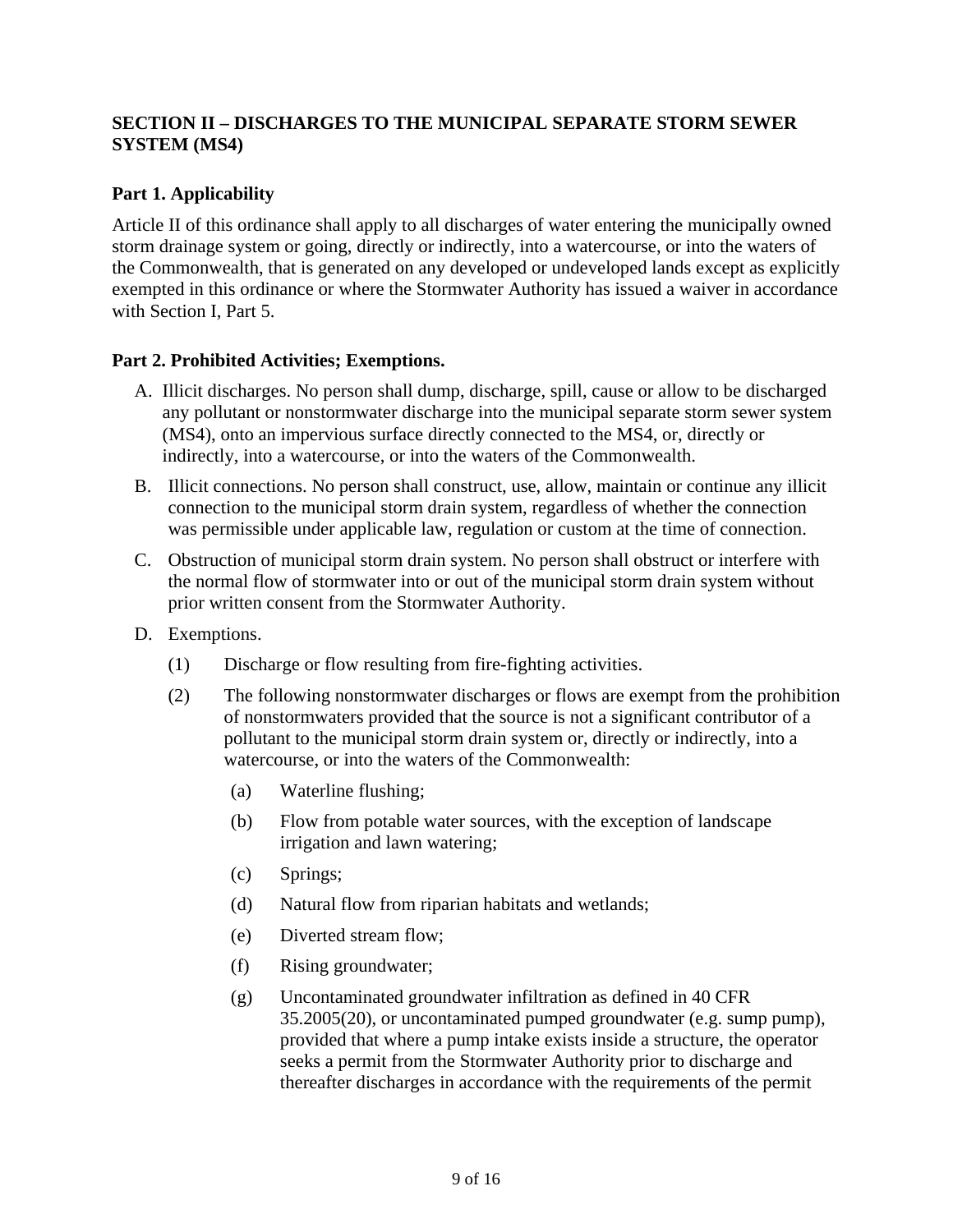and applicable laws and regulations to be issued by the Stormwater Authority;

- (h) Water from exterior foundation drains, footing drains (not including active groundwater dewatering systems), crawl space pumps, or air-conditioning condensation;
- (i) Discharge from dechlorinated swimming pool water (less than one ppm chlorine) provided the water is allowed to stand for one week prior to draining and the pool is drained in such a way as not to cause a nuisance;
- (j) Discharge from street sweeping;
- (k) Dye testing, provided verbal notification is given to the Stormwater Authority prior to the time of the test;
- (l) Nonstormwater discharge permitted under an NPDES permit, waiver, or waste discharge order administered under the authority of the United States Environmental Protection Agency, provided that the discharge is in full compliance with the requirements of the permit, waiver, or order and applicable laws and regulations; and
- (m) Discharge for which advanced written approval has been received from the Stormwater Authority as necessary to protect public health, safety, welfare or the environment.

#### <span id="page-9-0"></span>**Part 3. Additional Prohibited Pollutants**

A. Pet Waste: Dog feces are a major component of stormwater pollution, it shall be the duty of each person who owns, possesses, or controls a dog to remove and properly dispose of any feces left by the dog on any public or private property neither owned nor occupied by said person. It is prohibited to dispose of dog feces in any public or private storm drain, catch basin, wetland, or water body or on any paved or impervious surface. Persons walking dogs must carry with them a device designed to dispose of dog feces including, but not limited to, a plastic bag or "pooper scooper." For specific requirements and penalties for violations see Bridgewater Town Code Part III, Chapter 14, Article 1, Sections 1-7.

#### <span id="page-9-1"></span>**Part 4. Emergency Suspension of Storm Drainage System Access**

The Stormwater Authority may suspend municipal storm drain system access to any person or property without prior written notice when such suspension is necessary to stop an actual or threatened discharge of pollutants that present imminent risk of harm to the public health, safety, welfare or the environment. In the event any person fails to comply with an emergency suspension order, the Stormwater Authority may take all reasonable steps to prevent or minimize harm to the public health, safety, welfare or the environment.

#### <span id="page-9-2"></span>**Part 5. Notification of Spills**

Notwithstanding other requirements of local, state or federal law, as soon as a person responsible for a facility or operation, or responsible for emergency response for a facility or operation, has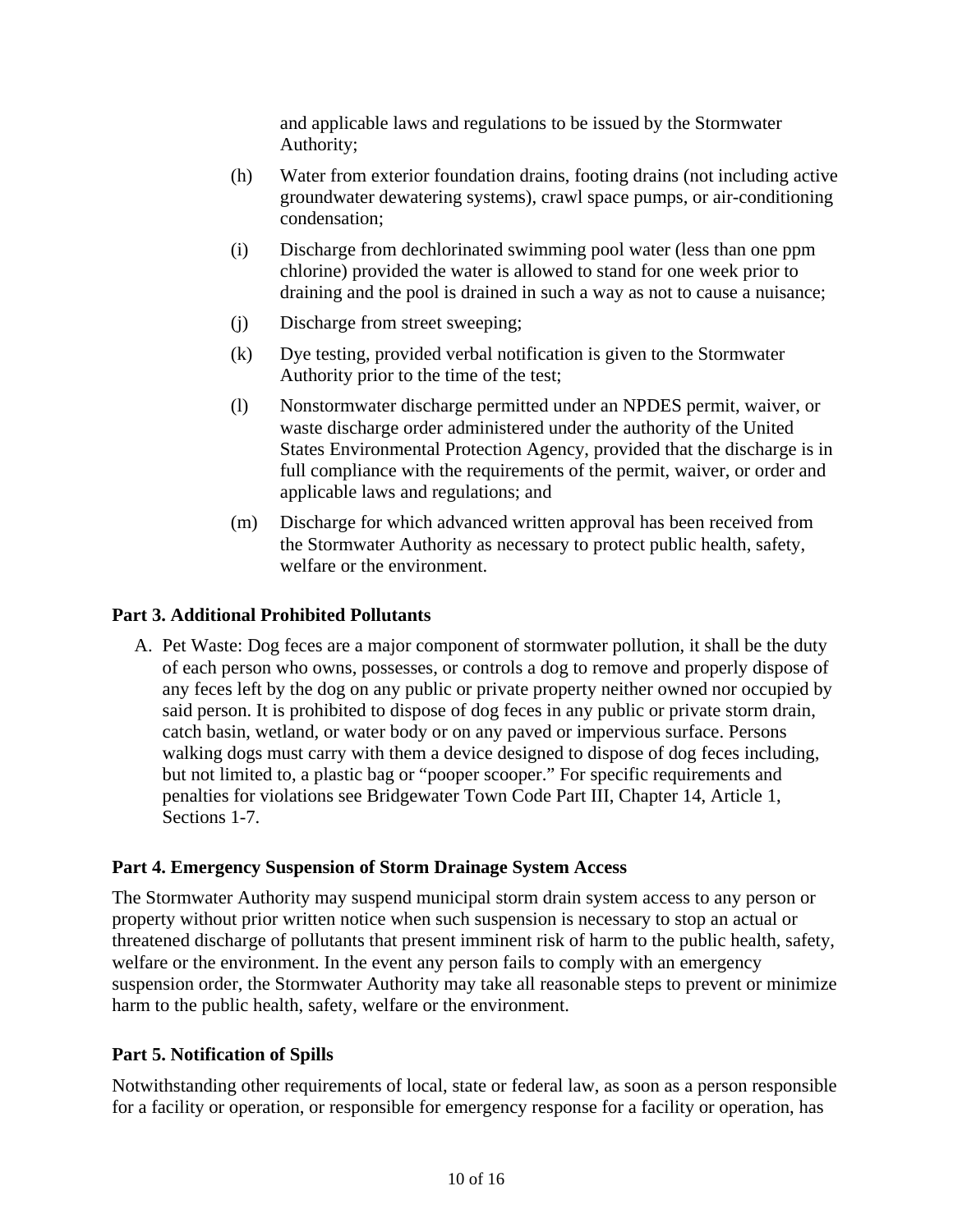information of or suspects a release of materials at that facility or operation resulting in or which may result in discharge of pollutants to the municipal drainage system or waters of the Commonwealth, the person shall take all necessary steps to ensure containment and cleanup of the release. In the event of a release of oil or hazardous materials, the person shall immediately notify the Municipal Fire and Police Departments. In the event of a release of nonhazardous material, the reporting person shall notify the authorized enforcement agency no later than the next business day. The reporting person shall provide to the Stormwater Authority written confirmation of all telephone, facsimile or in-person notifications within three business days thereafter. If the discharge of prohibited materials is from a commercial or industrial facility, the facility owner or operator of the facility shall retain on site a written record of the discharge and the actions taken to prevent its recurrence. Such records shall be retained for at least three years.

#### <span id="page-10-0"></span>**Part 6. Enforcement**

The Stormwater Authority or its authorized agent shall enforce this ordinance, and any associated regulations, orders, violation notices, and enforcement orders and may pursue all civil and criminal remedies for such violations. The Town may enforce this Ordinance or enjoin violations thereof through any lawful process, and the election of one remedy by the Town shall not preclude enforcement through any other lawful means.

- A. Civil relief. If a person violates the provisions of this ordinance, or any associated regulations, permit, notice, or order issued thereunder, the Stormwater Authority may seek injunctive relief in a court of competent jurisdiction restraining the person from activities which would create further violations or compelling the person to perform abatement or remediation of the violation.
- B. Orders.
	- (1) The Stormwater Authority or its authorized agent may issue a written order to enforce the provisions of this ordinance or any regulations thereunder, which may include:
		- (a) Elimination of illicit connections or discharges to the MS4;
		- (b) Performance of monitoring, analyses, and reporting;
		- (c) That unlawful discharges, practices, or operations shall cease and desist;
		- (d) That measures shall be taken to minimize the discharge of pollutants until such time as the illicit connection shall be eliminated; and
		- (e) Remediation of contamination in connection therewith.
	- (2) Said orders shall specify a deadline by which the required action shall be completed and the Stormwater Authority or its designee may further advise that, should the violator or property owner fail to perform the required action or remediation within the specified deadline, the Town may, at its option, undertake such work, at the owner and/or violator's sole costs and expense, that it deems necessary to protect public health, safety and welfare.
	- (3) Within 30 days after completing all measures necessary to abate the violation or to perform remediation, the violator and the property owner will be notified of the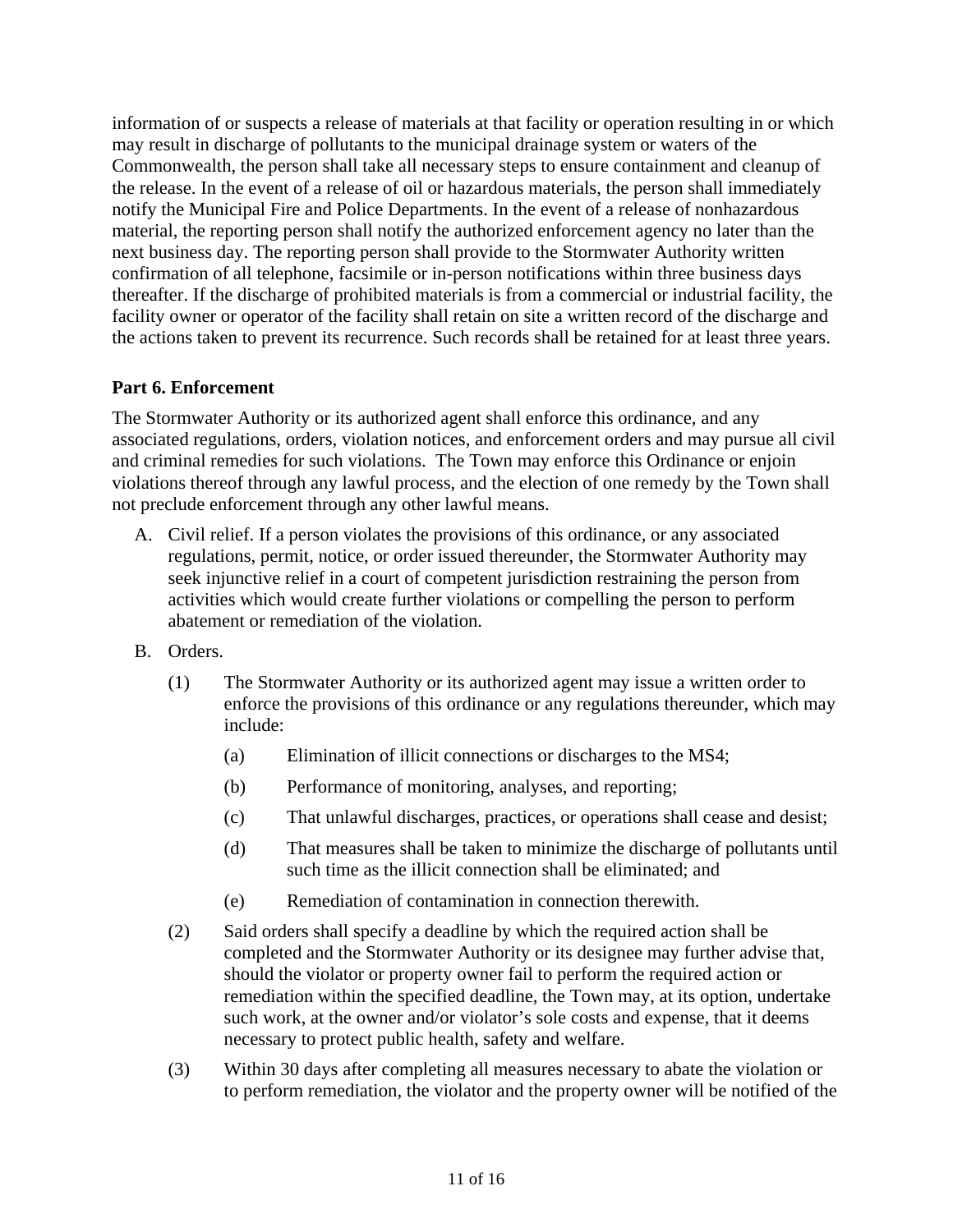costs incurred by the Town, including administrative costs. The violator or property owner may file a written protest objecting to the amount or basis of costs with the Stormwater Authority within 30 days of receipt of the notification of the costs incurred. If the amount due is not received by the expiration of the time in which to file a protest or within 30 days following a decision of the Stormwater Authority affirming or reducing the costs, or from a final decision of a court of competent jurisdiction, the costs shall become a special assessment against the property owner and shall constitute a lien on the owner's property for the amount of said costs. Interest shall begin to accrue on any unpaid costs at the statutory rate provided in MGL c. 59, § 57 after the 31st day at which the costs first become due.

- C. Criminal penalty. Any person who violates any provision of this ordinance, regulation, order or permit issued thereunder may be penalized by indictment or on complaint brought in a court of competent jurisdiction. Except as may be otherwise provided by law and as the court may see fit to impose, the maximum penalty for each violation or offense shall be \$300. Each day or part thereof that such violation occurs or continues shall constitute a separate offense. If more than one, each condition violated shall constitute a separate offense.
- D. Non-Criminal Disposition. Any person who violates any provision of this ordinance, regulation, order or permit issued thereunder may be penalized by non-criminal disposition as set forth in MGL c. 40, § 21D and in the Bridgewater Town Code Part III, Chapter 1, Article 2, Sections 1-3. Each day or part thereof that such violation occurs or continues shall constitute a separate offense. If more than one, each condition violated shall constitute a separate offense.
- E. Entry to perform duties under this ordinance. To the extent permitted by law, or if authorized by the owner or other party in control of the property, the Stormwater Authority, its agents, officers, and employees may enter upon privately owned property for the purpose of performing their duties under this ordinance and regulations and may make or cause to be made such examinations, surveys or sampling as the Stormwater Authority deems reasonably necessary.
- F. Appeals. The decisions or orders of the Stormwater Authority shall be final. Further relief shall be to a court of competent jurisdiction.

# <span id="page-11-0"></span>**Part 7. Transitional Provisions**

Residential property owners with illicit discharges, connections and/or obstructions to the MS4 shall have a period of 30 days from the effective date of this ordinance to remove such discharges, connections and/or obstructions, unless immediate removal is required for the protection of public health, safety, welfare or the environment. The Stormwater Authority may extend the time for compliance by regulation or by waiver in accordance with Part 6 of this Ordinance.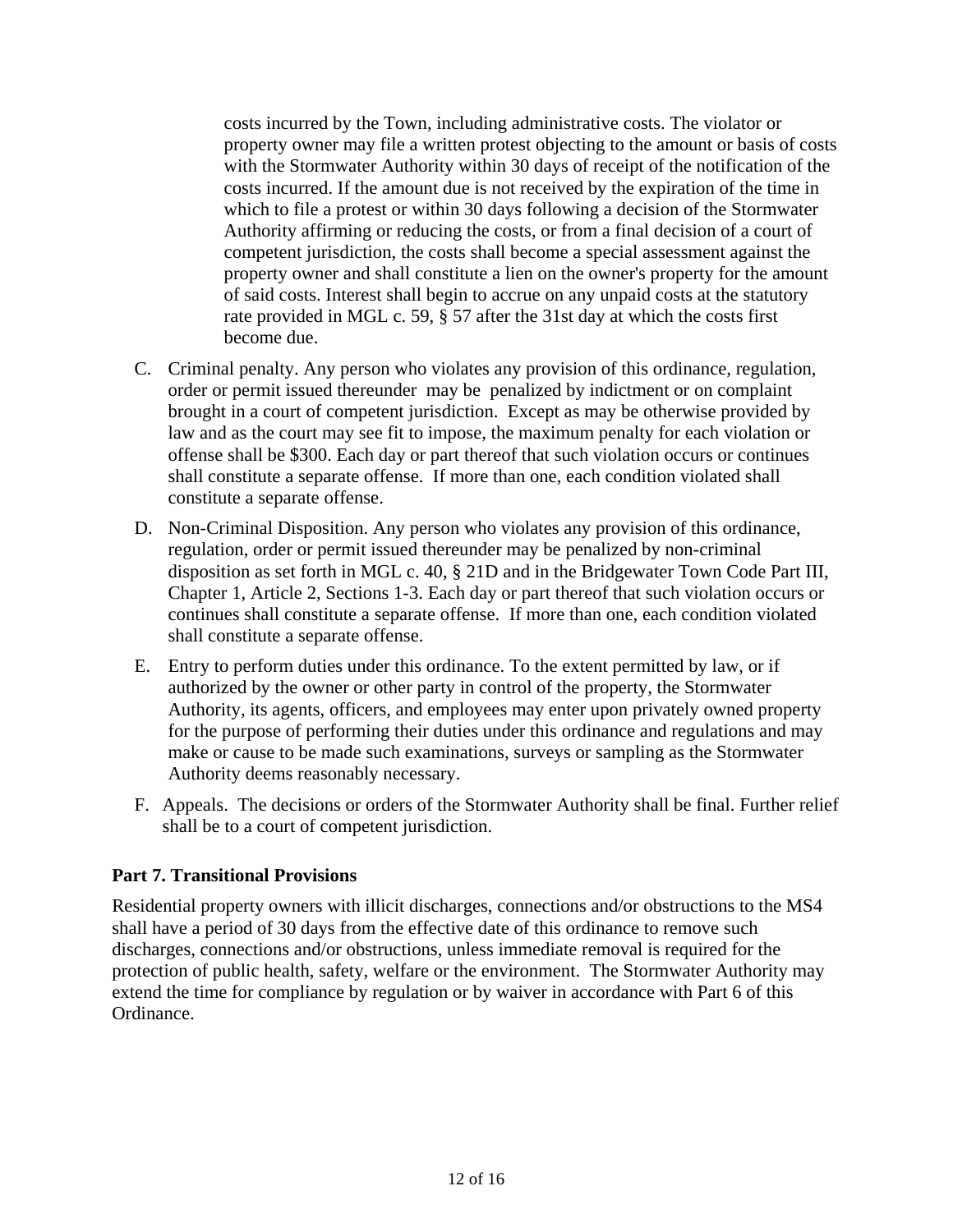# <span id="page-12-0"></span>**SECTION III – STORMWATER MANAGEMENT AND LAND DISTURBANCE**

### <span id="page-12-1"></span>**Part 1. Applicability**

- A. Section III of this Ordinance shall apply to all activities that result in disturbance of 5,000 square feet of land or more that drains to the municipal separate storm sewer system (MS4). Except as authorized by the Stormwater Authority or as otherwise provided in this Ordinance, no person shall perform any activity that results in disturbance of 5,000 square feet of land or more. There are two levels of reviews based on the amount of proposed land to be disturbed as part of a single project and they are as follows:
	- (1) Land Disturbance Review is required for projects disturbing between 5,000 square feet and one-half acre (21,780 square feet) of land.
	- (2) A Land Disturbance Permit is required for disturbance of greater than one-half acre (21,780 square feet) of land or for a proposed use that is listed as a land use of higher potential pollutant loads as defined in the Massachusetts Stormwater Management Standards.
- B. Exemptions:
	- (1) Maintenance of existing landscaping, gardens or lawn areas associated with a single or two family dwellings conducted in such a way as not to cause a nuisance;
	- (2) Construction of fencing that will not substantially alter existing terrain or drainage patterns;
	- (3) Construction of utilities other than drainage (gas, water, sewer, electric, telephone, etc.) which will not alter terrain or drainage patterns or result in discharge of sediment to the MS4;
	- (4) Normal maintenance and improvement of land in agricultural or aquacultural use; and

<span id="page-12-2"></span>The Stormwater Authority is authorized to enact regulations to effectuate the purposes of this ordinance, including but not limited to regulations outlining the application requirements for the different levels of review specified in Section A hereof. Any person that fails to follow the requirements of a Land Disturbance Permit and the related Erosion and Sedimentation Control Plan, and Operations and Maintenance Plan issued under the Stormwater Management Regulations shall be in violation of the Town of Bridgewater Ordinances.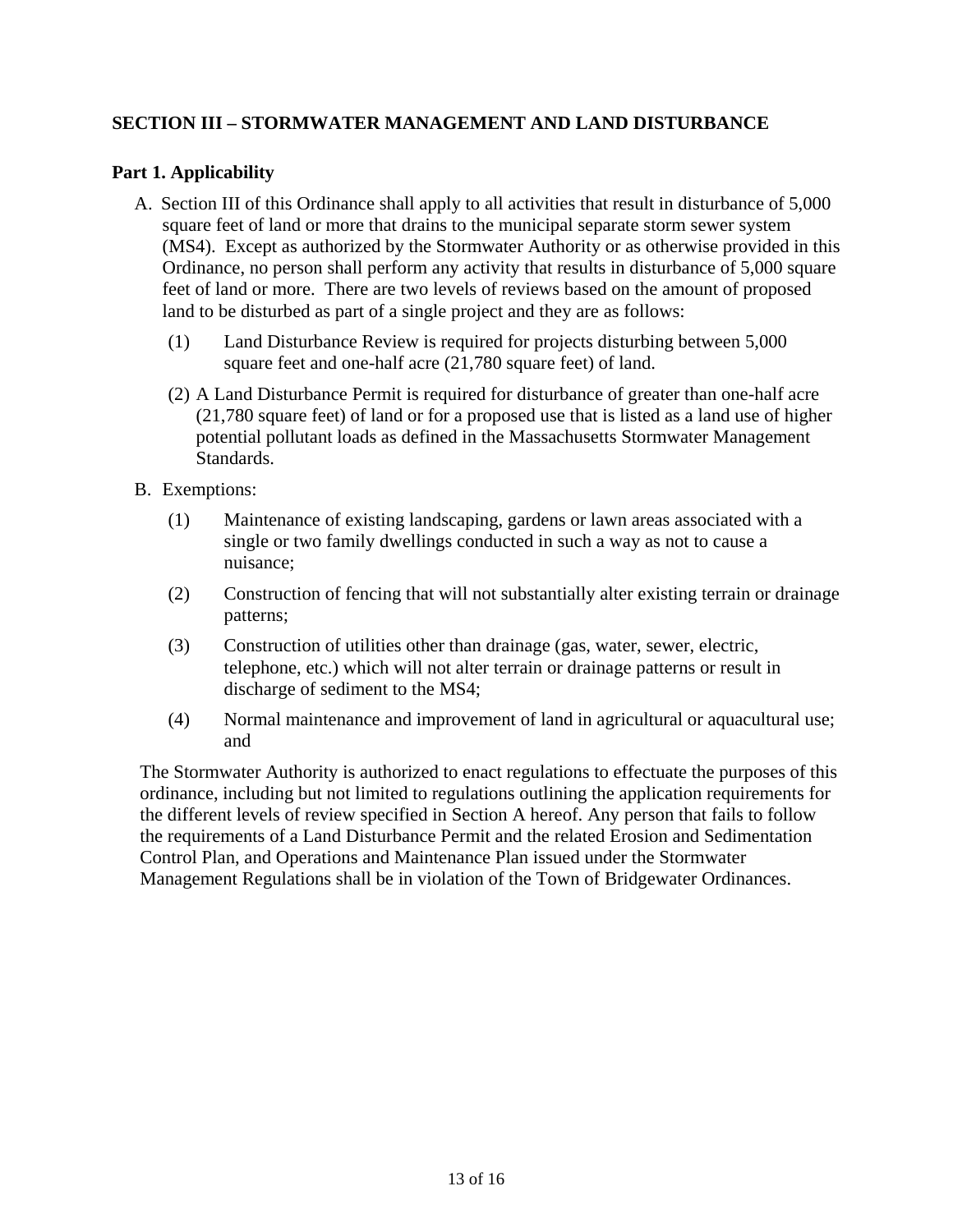# **Part 2. Approval and/or Permit**

An applicant seeking an approval and/or permit shall file an appropriate application with the Stormwater Authority in a form and containing information as specified in this ordinance and in regulations adopted by the Stormwater Authority. Approval or permit must be obtained prior to the commencement of land disturbing or redevelopment activity based on thresholds described in the Stormwater Management Regulations.

# <span id="page-13-0"></span>**Part 3. Entry**

Entry to perform duties under this ordinance. To the extent permitted by law, or if authorized by the owner or other party in control of the property, the Stormwater Authority, its agents, officers, and employees may enter upon privately owned property for the purpose of performing their duties under this ordinance and regulations and may make or cause to be made such examinations, surveys or sampling as the Stormwater Authority deems reasonably necessary.

# <span id="page-13-1"></span>**Part 4. Inspection and Site Supervision**

The Stormwater Authority or its designated agent shall make inspections of the work subject to this Ordinance to verify and document compliance with the Ordinance and regulations and orders of the Stormwater Authority.

# <span id="page-13-2"></span>**Part 5. Surety**

The Stormwater Authority may require the applicant to post before the start of land disturbance or construction activity, a surety bond, irrevocable letter of credit, cash, or other acceptable security. The form of the bond shall be approved by the Stormwater Authority and be in an amount deemed sufficient by the Stormwater Authority to ensure that the work will be completed in accordance with the permit. If the project is phased, the Stormwater Authority may release part of the bond as each phase is completed in compliance with the permit.

# <span id="page-13-3"></span>**Part 6. Final Reports**

Administrative Land Disturbance Review: Upon completion of the work, the applicant shall submit a written notice to the Stormwater Authority with photographic evidence that the work was completed in accordance with the plan.

Land Disturbance Permit: Upon completion of the work, the applicant shall submit a report (including certified as-built construction plans) from a Massachusetts Professional Engineer (P.E.), or Massachusetts Professional Land Surveyor (PLS) as applicable as determined by the Stormwater Authority, certifying that all erosion and sedimentation control devices, and approved changes or modifications, have been completed in accordance with the conditions of the approved Erosion and Sediment Control Plan and Stormwater Management Plan. Any discrepancies shall be noted in the cover letter.

# <span id="page-13-4"></span>**Part 7. Enforcement**

The Stormwater Authority or its authorized agent shall enforce this ordinance, and any associated regulations, orders, violation notices, and enforcement orders and may pursue all civil and criminal remedies for such violations. The Town may enforce this Ordinance or enjoin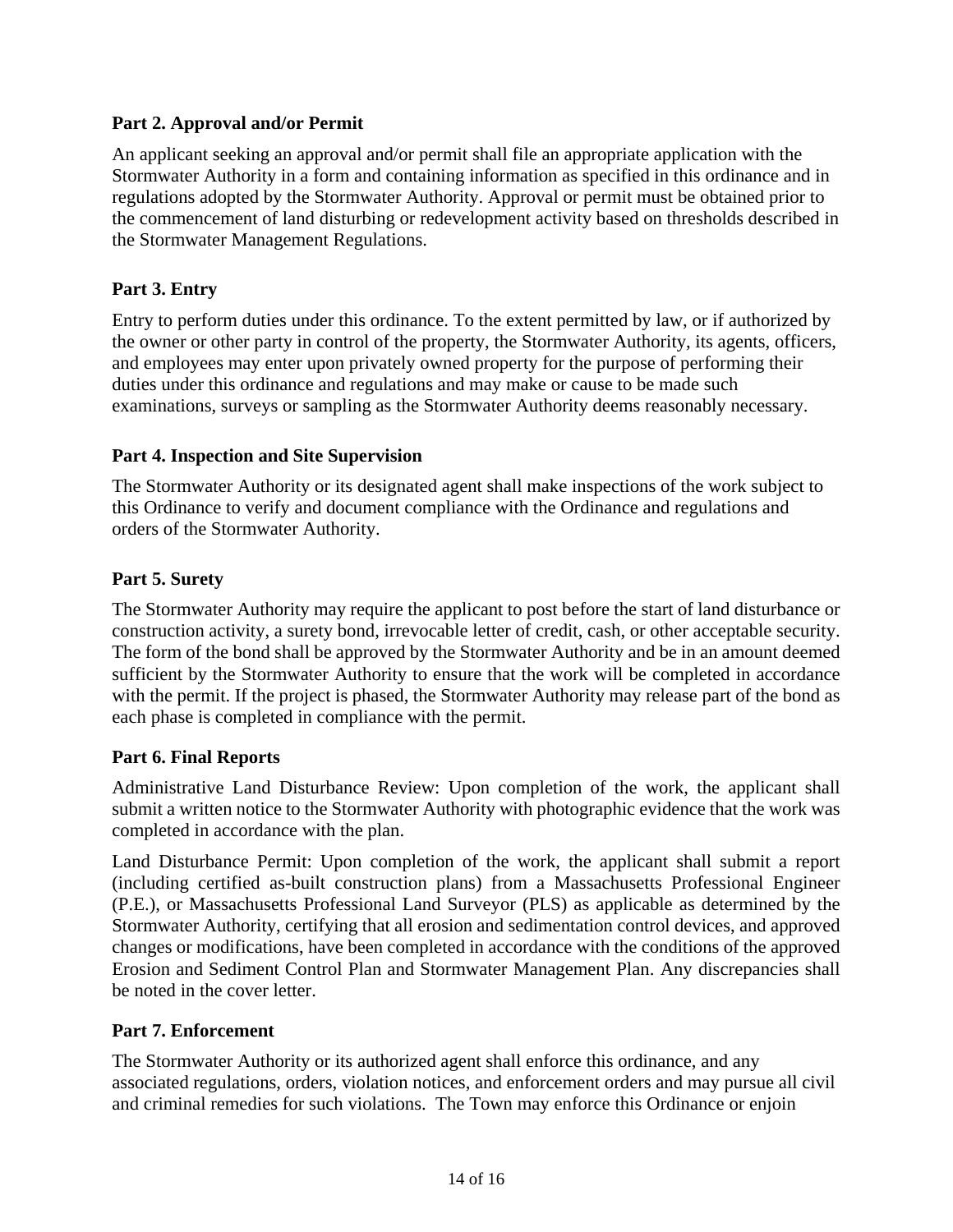violations thereof through any lawful process, and the election of one remedy by the Town shall not preclude enforcement through any other lawful means.

- A. Civil relief. If a person violates the provisions of this ordinance, or any associated regulations, permit, notice, or order issued thereunder, the Stormwater Authority may seek injunctive relief in a court of competent jurisdiction restraining the person from activities which would create further violations or compelling the person to perform abatement or remediation of the violation.
- B. Orders. The Stormwater Authority or its authorized agent may issue a written order to enforce the provisions of this ordinance or any regulations thereunder, which may include:
	- (1) A requirement to cease and desist from the land-disturbing activity until there is compliance with the ordinance and provisions of the Land Disturbance Permit
	- (2) Maintenance, installation or performance of additional erosion and sediment control measures;
	- (3) Monitoring, analyses, and reporting
	- (4) Remediation of erosion and sedimentation resulting directly or indirectly from the land-disturbing activity.

Said orders shall specify a deadline by which the required action shall be completed and the Stormwater Authority or its designee may further advise that, should the violator or property owner fail to perform the required action or remediation within the specified deadline, the Town may, at its option, undertake such work, at the owner and/or violator's sole cost and expense, that it deems necessary to protect public health, safety and welfare.

- C. Within thirty (30) days after completing all measures necessary to abate the violation or to perform remediation, the violator and the property owner will be notified of the costs incurred by the Town, including administrative costs. The violator or property owner may file a written protest objecting to the amount or basis of costs with the Stormwater Authority within thirty (30) days of receipt of the notification of the costs incurred. If the amount due is not received by the expiration of the time in which to file a protest or within thirty (30) days following a decision of the Stormwater Authority affirming or reducing the costs, or from a final decision of a court of competent jurisdiction, the cost shall become a special assessment against the property owner of said costs. Interest shall begin to accrue on any unpaid costs at the statutory rate provided in G.L. Chapter 59, s 57 after the thirtieth (30) day at which the costs first become due.
- D. Criminal Penalty. Any person who violates any provision of this ordinance, regulation, permit, approval or order issued there under, may be penalized by indictment or on complaint brought in a court of competent jurisdiction. Except as may be otherwise provided by law and as the court may see fit to impose, the maximum penalty for each violation or offense shall be three hundred dollars (\$300). Each day such violation occurs or continues shall constitute a separate offense. If more than one, each condition violated shall constitute a separate offense.
- E. Non-Criminal Disposition. Any person who violates any provision of this ordinance, regulation, order or permit issued thereunder may be penalized by non-criminal